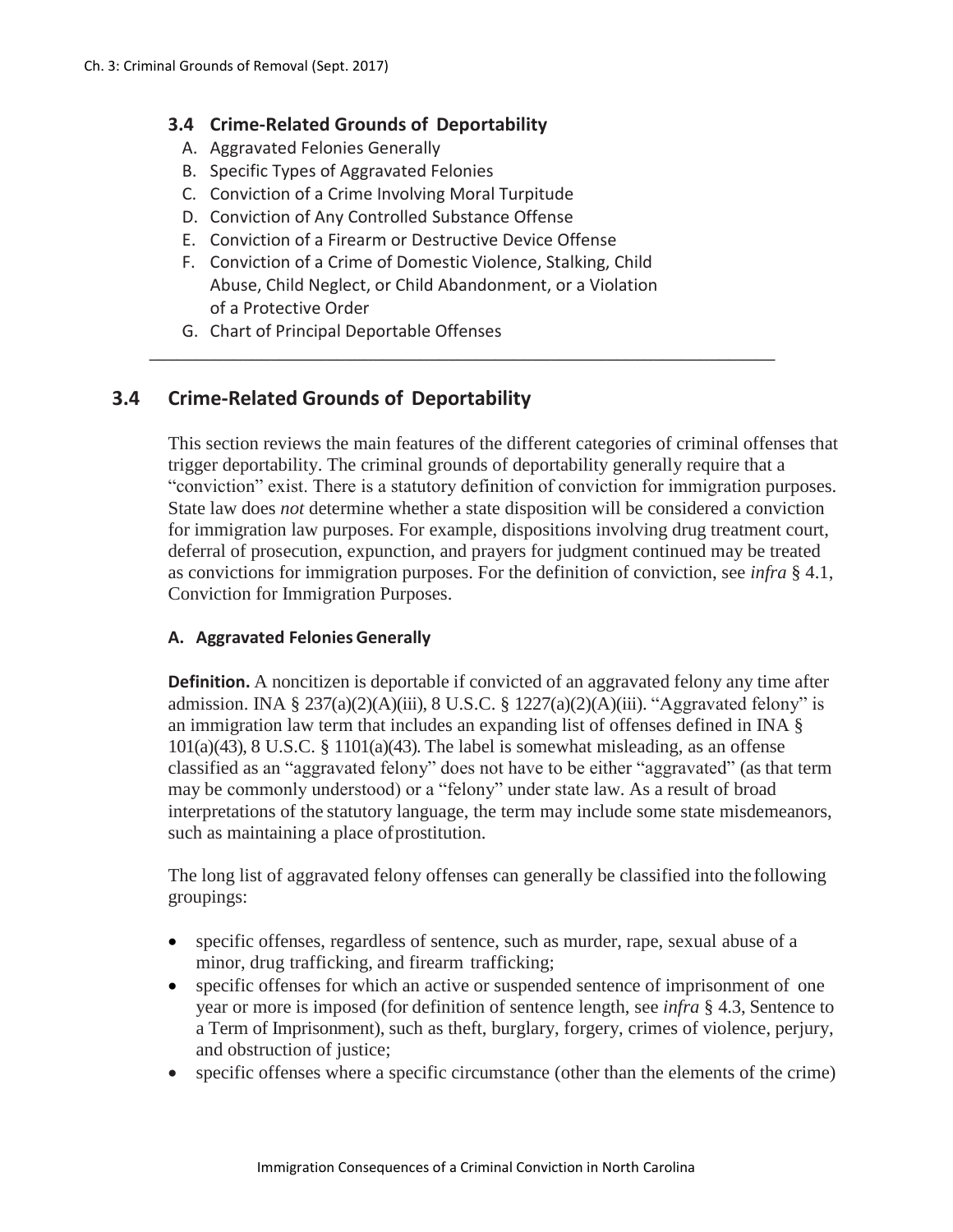is met, such as fraud or deceit offenses in which the loss to the victim exceeds \$10,000; and

• any attempt or conspiracy to commit any of the enumerated aggravated felony offenses.

The following table lists the broad categories of offenses classified as aggravated felonies. Offenses that do not meet these criteria may still constitute deportable or inadmissible offenses, discussed further below, but they do not trigger the severe consequences associated with aggravated felony convictions.

#### **Aggravated Felonies Regardless of Sentence**

- Murder
- Rape
- Sexual abuse of a minor (including indecent liberties with a minor under N.C. law)
- Drug trafficking
- Firearm trafficking and certain other firearm offenses
- Certain ransom offenses
- Certain child pornography offenses
- Offenses related to prostitution business
- Offenses related to slavery or involuntary servitude
- National security offenses
- Alien smuggling offenses, with an exception for spouse, parents, and children
- Illegal reentry after being previously deported for an aggravated felony
- Miscellaneous federal offenses, including racketeering and certain gambling offenses
- Offenses related to failure to appear for service of sentence if the underlying offense is punishable by five years or more imprisonment
- Offenses related to bail jumping if underlying offense is a felony punishable by two or more years imprisonment

## **Aggravated Felonies Triggered by a One-Year Term of Imprisonment (Active or Suspended) or More**

- Crimes of violence
- Theft or burglary offenses (including possession or receipt of stolen property)
- Passport or document fraud offenses
- Offenses related to counterfeiting
- Offenses related to forgery
- Offenses related to commercial bribery
- Offenses related to trafficking in vehicles with altered identification numbers
- Offenses related to obstruction of justice
- Offenses related to perjury or subornation of perjury
- Offenses related to bribery of a witness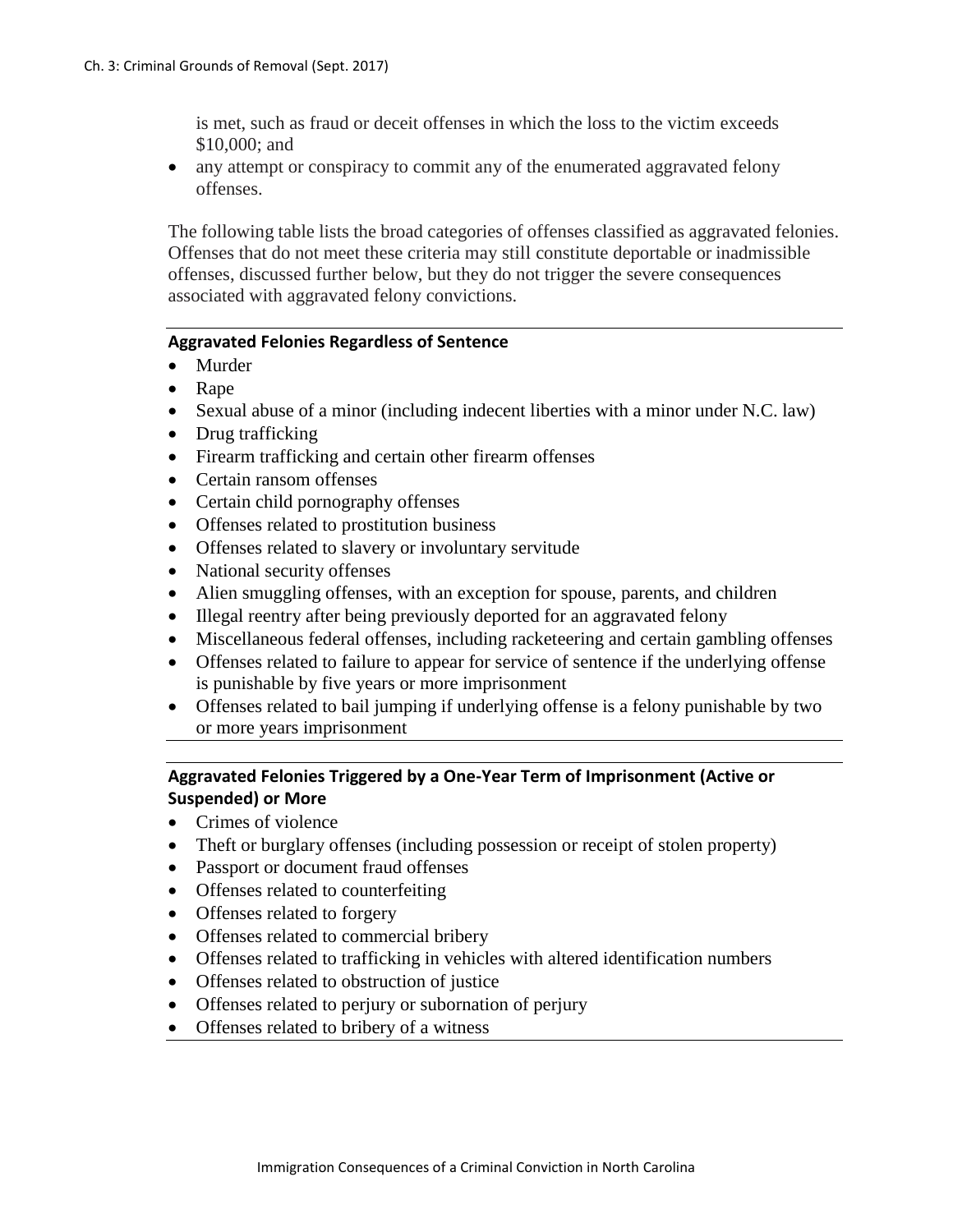### **Aggravated Felonies Triggered by More than a \$10,000 Loss**

- Offenses involving fraud or deceit with a loss to the victim of more than \$10,000
- Money laundering offenses involving more than \$10,000
- Tax evasion with a loss to the government of more than \$10,000

**Consequences.** Convictions for aggravated felonies carry the most severe immigration consequences. A conviction for an aggravated felony not only triggers deportability, it also bars eligibility for almost all forms of relief from removal, effectively subjecting the individual to mandatory removal without any consideration of his or her equities. When removed on the basis of an aggravated felony conviction, an individual is permanently inadmissible and thus permanently barred from returning to the U.S. (unless special permission from the government is obtained, which is quite difficult). *See* INA §  $212(a)(9)(A)(ii)$ , 8 U.S.C. § 1182 $(a)(9)(A)(ii)$ . In addition, an individual removed on the basis of an aggravated felony conviction who returns to the U.S. unlawfully may be imprisoned for up to twenty years if federally prosecuted for illegal reentry. *See* INA § 276(b)(2), 8 U.S.C. § 1326(b)(2).

### **B. Specific Types of Aggravated Felonies**

**Crime of Violence Aggravated Felonies.** Offenses that constitute "crimes of violence" within the meaning of immigration law are aggravated felonies if a sentence of imprisonment (active or suspended) of one year or more is imposed (for definition of sentence length, see *infra* § 4.3, Sentence to a Term of Imprisonment). *See* INA § 101(a)(43)(F), 8 U.S.C. § 1101(a)(43)(F).

The definition of crime of violence is broad in scope. It is defined in 18 U.S.C. § 16 as:

(a) an offense that has as an element the use, attempted use, or threatened use of physical force against the person or property of another, or

(b) any other offense that is a felony and that, by its nature, involves a substantial risk that physical force against the person or property of another may be used in the course of committing the offense.

The definition has been the subject of much federal litigation. Note the distinction between § 16(a), which requires that force be an element of the offense, and § 16(b), which refers to force but does not require that it be an element. For example, the U.S. Supreme Court has said that felony burglary would come within § 16(b) because there is an inherent risk that the burglar may encounter the homeowner and use force against her in that confrontation. Offenses that have been found to constitute crimes of violence include intentional violent assaults, kidnappings, robberies, and burglaries.

Five federal courts of appeals have found that 18 U.S.C. § 16(b) is void for vagueness. *See Dimaya v. Lynch*, 803 F.3d 1110 (9th Cir. 2015) (holding that 18 U.S.C. § 16(b) is void for vagueness under reasoning of *Johnson v. United States*, \_\_\_ U.S. \_\_\_, 135 S. Ct. 2551 (2015)); *United States v. Vivas-Ceja*, 808 F.3d 719, 722–23 (7th Cir. 2015); *Shuti v.*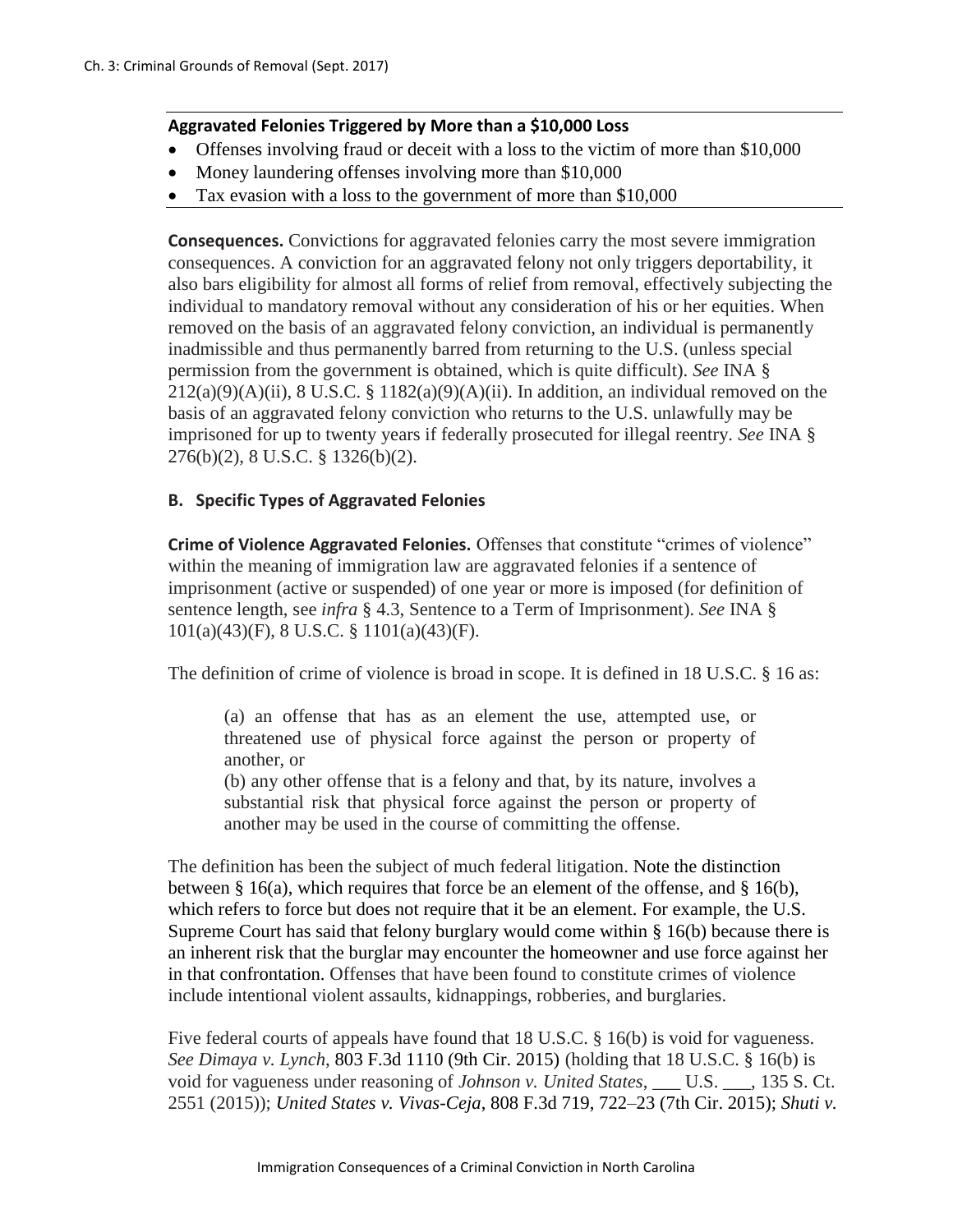*Lynch*, 828 F.3d 440 (6th Cir. 2016); *Golicov v. Lynch*, 837 F.3d 1065 (10th Cir. 2016); *Baptiste v. Atty. Gen.*, 841 F.3d 601 (3d Cir. 2016). The U.S. Supreme Court has granted cert. on this issue in *Dimaya v. Lynch* and will decide by the end of the 2018 term whether § 16(b) is unconstitutionally vague. If it is found to be unconstitutionally vague, federal court and BIA cases finding that certain offenses are crimes of violence under § 16(b) will be overruled.

A misdemeanor assault does not constitute a crime of violence aggravated felony because under North Carolina law the sentence cannot exceed 150 days for even the most serious misdemeanor assault.

The Supreme Court has held that an offense requiring only proof of accidental or negligent conduct, even when involving serious physical injury or death, is not purposeful enough to qualify as an aggravated felony "crime of violence," as defined in 18 U.S.C. § 16. *Leocal v. Ashcroft*, 543 U.S. 1 (2004) (holding that a state offense of driving under the influence of alcohol and causing serious bodily injury, which does not have a mens rea component or requires only a showing of negligence in the operation of a vehicle, is not crime of violence under 18 U.S.C. § 16). For example, a conviction of felony serious injury by vehicle, G.S. 20-141.4(a3), which penalizes unintentionally causing serious injury when driving while impaired (G.S. 20-138.1 or G.S. 20-138.2), should not qualify as a crime of violence aggravated felony even if the person receives a sentence of imprisonment of one year or more.

The U.S. Supreme Court has not resolved whether a state offense that requires proof of reckless use of force qualifies as a crime of violence. *See Leocal v. Ashcroft*, 543 U.S. 1, 13 (2004); *Voisine v. United States*, \_\_\_ U.S. \_\_\_, 136 S. Ct. 2272, 2280 n.4 (2016). Most federal courts of appeals, including the Fourth and Eleventh Circuits, however, have held that such an offense is not sufficiently purposeful to qualify as a crime of violence. *See, e.g., Garcia v. Gonzalez*, 455 F.3d 465 (4th Cir. 2006) (holding that conviction for reckless assault in the second degree is not a crime of violence aggravated felony); *United States v. Palomino Garcia*, 606 F.3d 1317, 1336 (11th Cir. 2010).

Also, the Board of Immigration Appeals has held that the crime of battery by offensive touching does not require "violent" force and thus is not a crime of violence. *Matter of Velasquez*, 25 I&N Dec. 278, 282–83 (BIA 2010) (treating the rule in *Johnson v. United States,* 559 U.S. 133 (2010), as controlling authority in interpreting whether an offense is a "crime of violence" under  $\S$  16(a)).

**Drug Trafficking Aggravated Felonies.** Drug trafficking offenses within the meaning of immigration law are aggravated felonies regardless of the length of the sentence imposed.

Federal law, not state law, determines whether a state offense constitutes an aggravated felony "drug trafficking" offense. *See* INA § 101(a)(43)(B), 8 U.S.C. § 1101(a)(43)(B) (drug trafficking crime is defined at 18 U.S.C.  $\S$  924(c)). "Controlled substance" is defined by federal law and refers to substances covered by the federal drug schedules in 21 U.S.C. § 802. At the time of this revised edition, it appears that all of the drugs listed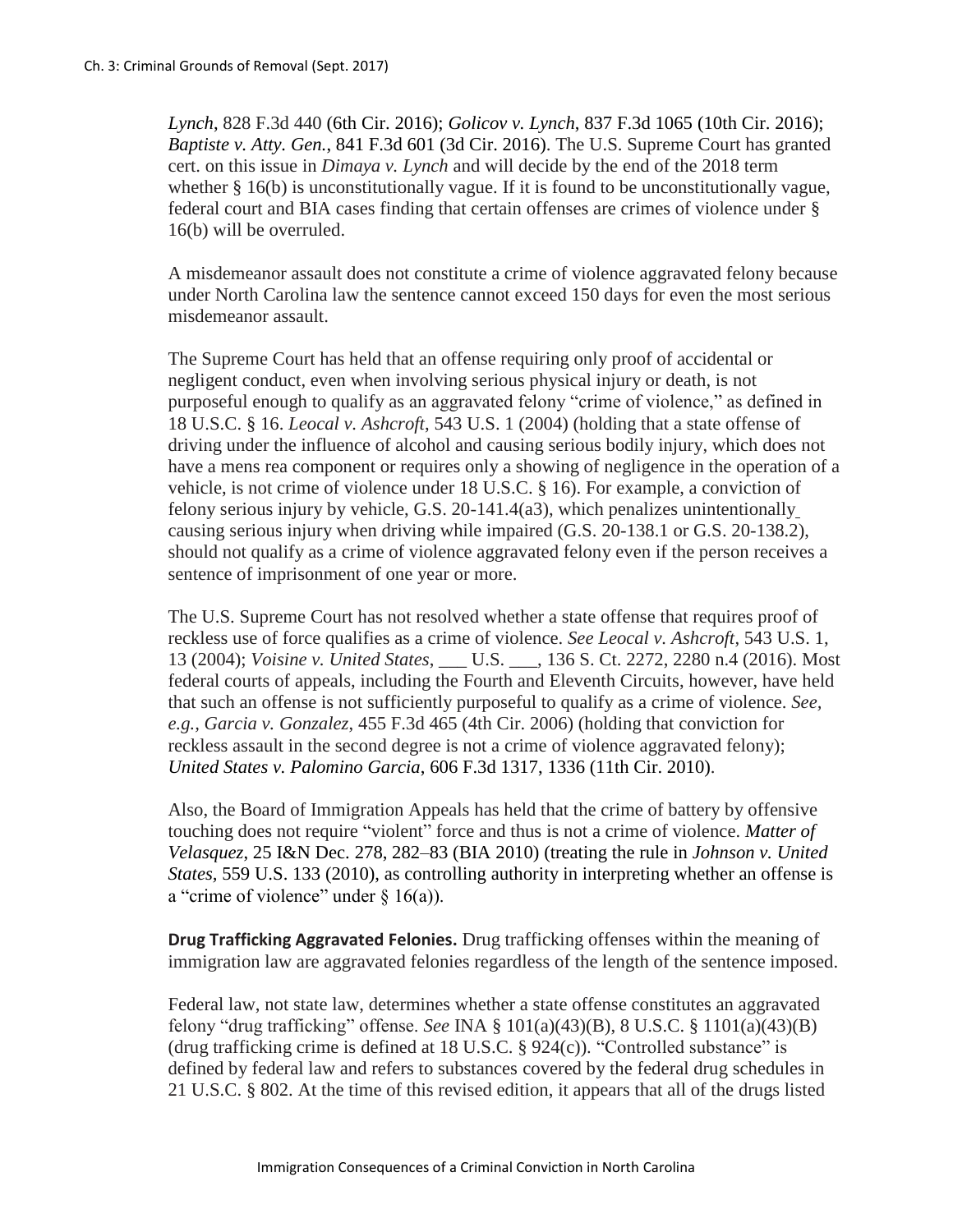in the North Carolina state drug schedules are covered by the federal drug schedules, with one exception. Schedule III of the N.C. controlled substance schedules regulates chorionic gonadotropin, which steroid users employ to avoid testicular atrophy, a side effect from steroids. G.S. 90-91(k). This is not a federally controlled substance, so a conviction for such an offense would not come within this ground of removal. The U.S. Supreme Court has held that where the state drug statute is broader than the federal drug statute (by encompassing drugs that are not on the federal list), and the record of conviction does not reveal the identity of the drug involved, the government would not be able to meet its burden of proof to show that the immigrant is deportable for a controlled substance offense. *See Mellouli v. Lynch*, \_\_\_ U.S. \_\_\_, 135 S. Ct. 1980 (2015); *see infra* § 3.4D, Conviction of Any Controlled Substance Offense.

Below are examples from the cases of what are and are not drug trafficking aggravated felonies.

- A misdemeanor or felony conviction for simple possession of a controlled substance—except for possession of any amount of flunitrazepam (colloquially known as the "date rape drug")— is not a "drug trafficking" aggravated felony offense. *Lopez v. Gonzalez*, 549 U.S.47 (2006).
- Under *Lopez*, there is a strong argument, as evidenced by an unpublished administrative BIA decision, that North Carolina possession by trafficking should not qualify as an aggravated felony. *See infra* Appendix B, Relevant Immigration Decisions.
- Federal law punishes straight possession as a misdemeanor, regardless of quantity (although a federal prosecutor might charge the offense as possession with intent to distribute if the amount is large). Thus, where the state offense, like North Carolina possession by trafficking, proscribes straight possession (even where the quantity is large), it should not constitute a felony under federal criminal law and thus should not qualify as drug trafficking aggravated felony. *See Lopez v. Gonzales*, 549 U.S. 47, 60 (2006).
- A second North Carolina drug possession conviction, if prosecuted as a recidivist offense under G.S. 90-95(e)(3), may be deemed a drug trafficking aggravated felony. *See Carachuri-Rosendo v. Holder*, 560 U.S. 563 (2010).
- A conviction of any drug sale or possession with intent to sell continues to qualify as a drug trafficking aggravated felony. *See Lopez v. Gonzales*, 549 U.S. 47.
- The U.S. Supreme Court has also held that a statute that punishes conduct that includes the transfer of small amounts of marijuana for no remuneration is not a "drug trafficking" aggravated felony. *See Moncrieffe v. Holder*, 569 U.S. 184 (2013). Under *Moncrieffe*, there is a good argument that a conviction for delivery of marijuana or possession of marijuana with intent to manufacture, sell, or deliver under G.S. 90- 95(b)(1) is not a drug trafficking aggravated felony. The reason is that a defendant can be convicted of possession with intent to manufacture, sell, or deliver without any evidence of remuneration and without the State establishing the amount of the marijuana. *See State v. Pevia*, 56 N.C. App. 384 (1982) (holding that it is not necessary for the State to prove remuneration or quantity of marijuana transferred for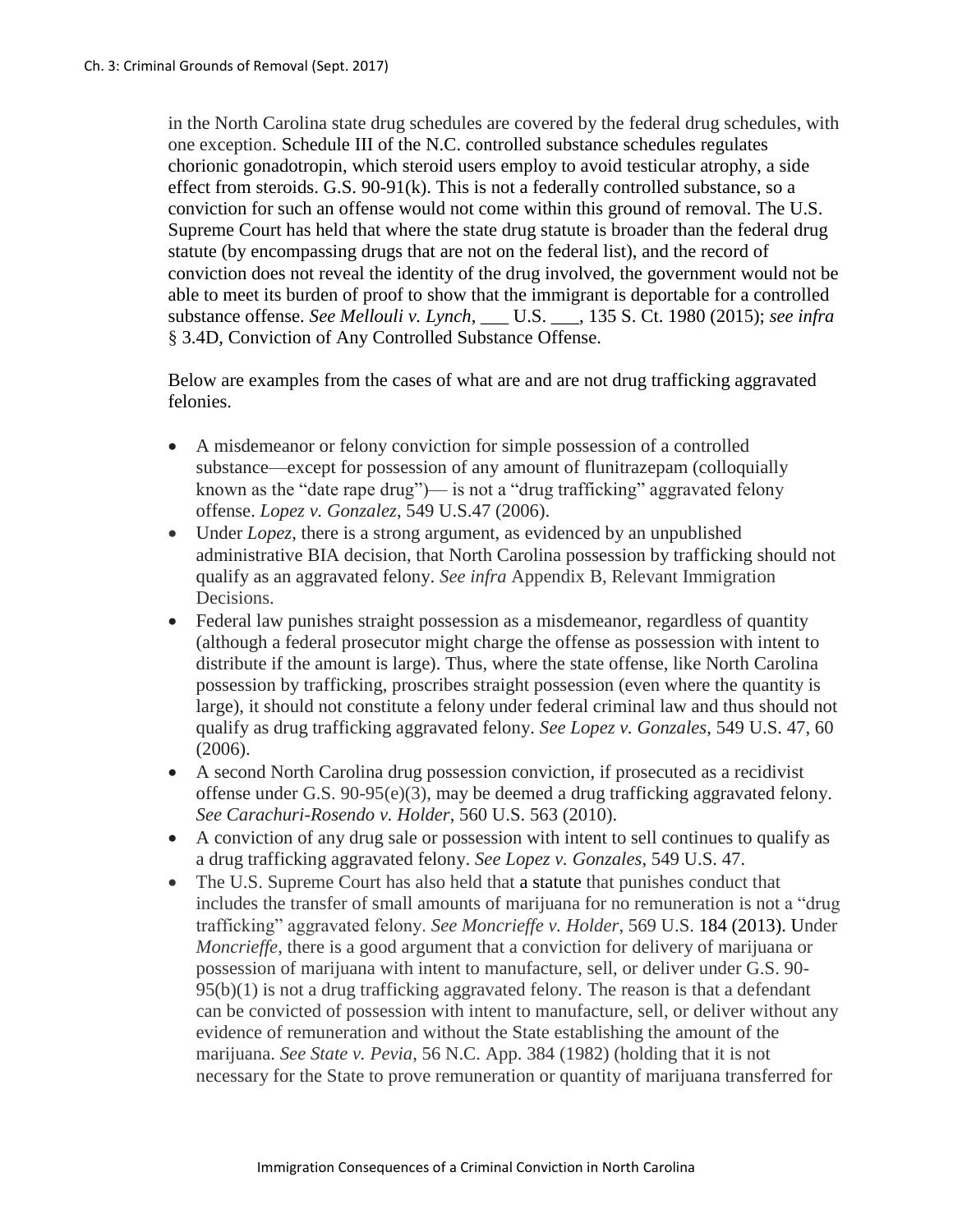offense of delivery.)<sup>1</sup> The Board of Immigration Appeals adopted this argument in an unpublished decision. *See infra* Appendix B, Relevant Immigration Decisions.

### **"Drug Trafficking" Aggravated Felony Offenses in North Carolina**

- Any manufacture, sale, or delivery of controlled substance offense (except delivery of marijuana or involving chorionic gonadotropin)
- Any possession of controlled substance with intent to manufacture, sell, or deliver offense (except possession of marijuana with intent to manufacture, sell, or deliver or involving chorionic gonadotropin)
- Any N.C. drug trafficking offense (except possibly trafficking by possession or involving chorionic gonadotropin)
- Possibly a second N.C. drug possession offense prosecuted as a recidivist drug offense (except involving chorionic gonadotropin)

### **Not "Drug Trafficking" Aggravated Felony Offenses**

- Possession of controlled substance, whether felony or misdemeanor, with the exception of any amount of flunitrazepam (date rape drug)
- Possession of drug paraphernalia
- Delivery of marijuana or possession with intent to manufacture, sell, or deliver
- Possibly trafficking by possession

 $\overline{\phantom{a}}$ 

**Practice Note:** The above does not necessarily mean that a conviction for simple drug possession, delivery of marijuana, or other drug offenses is an "immigration-safe" plea. Any controlled substance conviction is a separate ground of deportability except for a one-time exception for possession of 30 grams or less of marijuana. *See infra* § 3.4D, Conviction of Any Controlled Substance Offense. However, these pleas may be beneficial because clients can avoid the harsh consequences of an aggravated felony and preserve the possibility of relief from removal.

**Firearm Aggravated Felonies.** There are two categories of firearm aggravated felonies. The first category covers certain offenses involving trafficking in firearms or destructive devices. *See* INA § 101(a)(43)(C), 8 U.S.C. § 1101(a)(43)(C). The Board of Immigration Appeals has found in an unpublished case that a single sale may constitute "trafficking." The second aggravated felony category covers miscellaneous firearm and explosives offenses, such as possession of a machine gun and possession of a firearm by felon. *See*  INA § 101(a)(43)(E), 8 U.S.C. § 1101(a)(43)(E).

<sup>1.</sup> The North Carolina General Statutes contain a specific provision for the social sharing of marijuana, but only for up to 5 grams of marijuana. *See* G.S. 90-95(b)(2) ("the transfer of less than 5 grams of marijuana . . . for no remuneration shall not constitute a delivery in violation of G.S. 90- 95(a)(1)"). In *Moncrieffe*, the Court suggested that a "small amount" covers up to 30 grams of marijuana, so someone who delivered 25 grams of marijuana would still come within the *Moncrieffe* exception (but not within G.S. 90-95(b)(2)). The actual amount of marijuana involved does not matter under *Moncrieffe*  because the immigration court cannot go beyond the elements of the statute. *See supra* § 3.3A, Categorical Approach and Variations.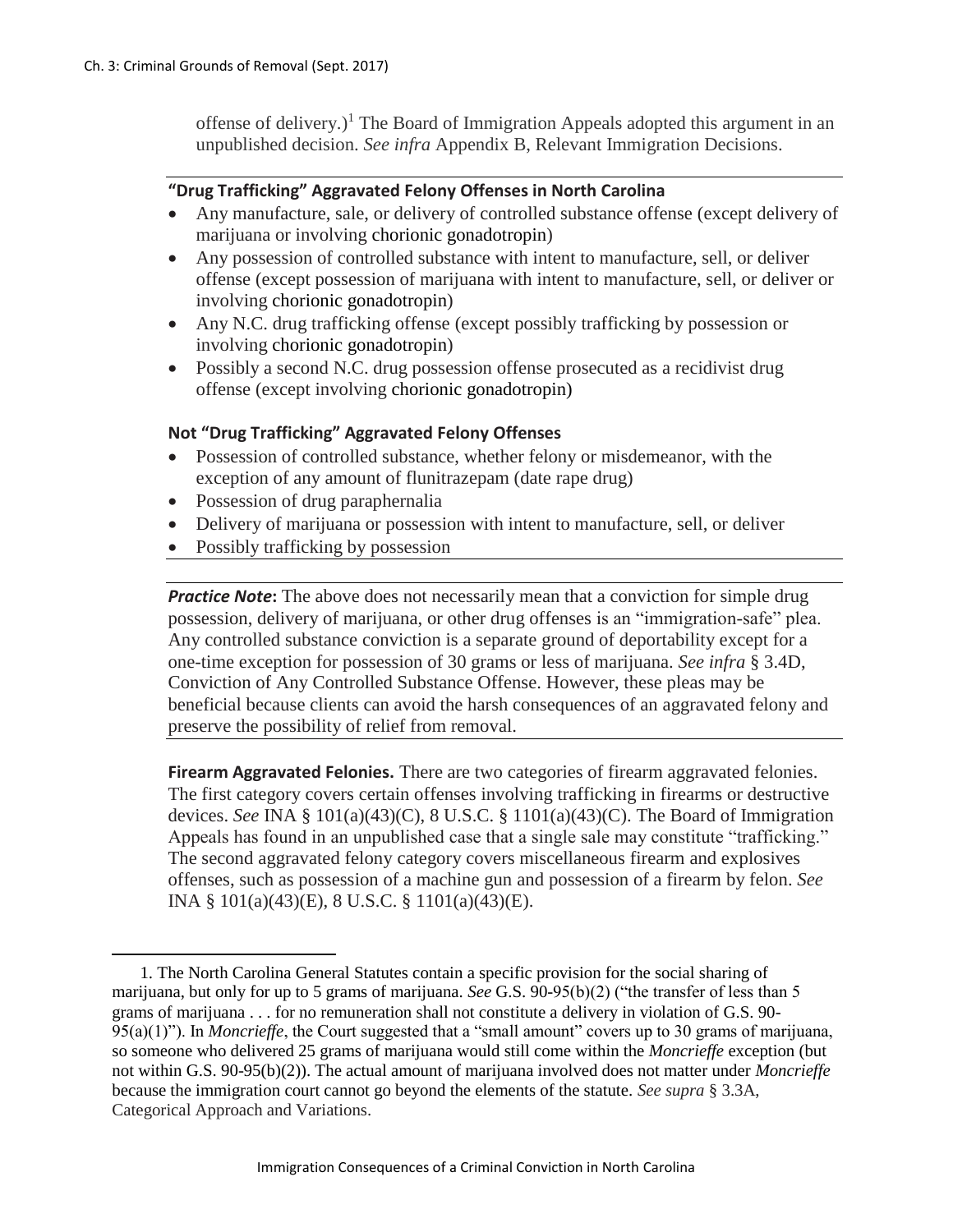### **C. Conviction of a Crime Involving Moral Turpitude**

A noncitizen may be deportable for a conviction of a crime involving moral turpitude (CMT) depending on the potential length of sentence, the number of CMT convictions, and the date the offense was committed in relation to when the noncitizen was admitted to the U.S. (discussed under Consequences, below).

**Definition.** There is no statutory definition for the immigration term "crime involving" moral turpitude" (CMT). There is, however, a considerable amount of case law governing what constitutes a CMT. As a general rule, a crime involves "moral turpitude" if it is inherently base, vile, or depraved, and contrary to the accepted rules of morality and the duties owed between persons or to society in general. *See, e.g., Matter of Olquin-Rufino*, 23 I&N Dec. 896 (BIA 2006). Also, the Board of Immigration Appeals requires some form of scienter (at least recklessness) coupled with reprehensible conduct. *See, e.g., Matter of Leal*, 26 I&N Dec. 20 (BIA 2012); *Matter of Tavdidishvili*, 27 I&N Dec. 142 (BIA 2017) (holding that criminally negligent homicide under New York law is categorically not a crime involving moral turpitude because it does not require that a perpetrator have a sufficiently culpable mental state). The CMT label covers a broad category of criminal offenses and generally includes:

- offenses in which either an intent to steal or defraud is an element (such as theft and forgery offenses),
- many aggravated assaults (depending on whether infliction of bodily injury is an element), and
- many sex offenses

Examples of crimes *not involving moral turpitude* include simple assault, misdemeanor breaking and entering, carrying a concealed weapon, trespass, unauthorized use of a vehicle, drunk and disruptive, disorderly conduct, and regulatory offenses.

There has been much litigation about whether the categorical approach applies to determining whether an offense qualifies as a CMT. Both the Fourth and Eleventh Circuits have held that the categorical approach applies. *See Prudencio v. Holder*, 669 F.3d 472 (4th 2012); *Fajardo v. U.S. Att'y Gen.*, 659 F.3d 1303 (11th Cir. 2011).

To determine whether a specific crime constitutes a CMT, consult Appendix A, Selected Immigration Consequences of North Carolina Offenses, at the end of this manual.

**Assault Offenses.** The cases are mixed on assault offenses—they are not all consistent and rely on different factors. Below is the recommended analysis.

• North Carolina simple assault does not qualify as a CMT for multiple reasons. First, simple assault or battery is generally not deemed to involve moral turpitude for purposes of immigration law because it requires general intent only. *See Matter of Short,* 20 I&N Dec. 136 (BIA 1989). Second, the Fourth Circuit has found that the minimum conduct for a simple assault under North Carolina law requires only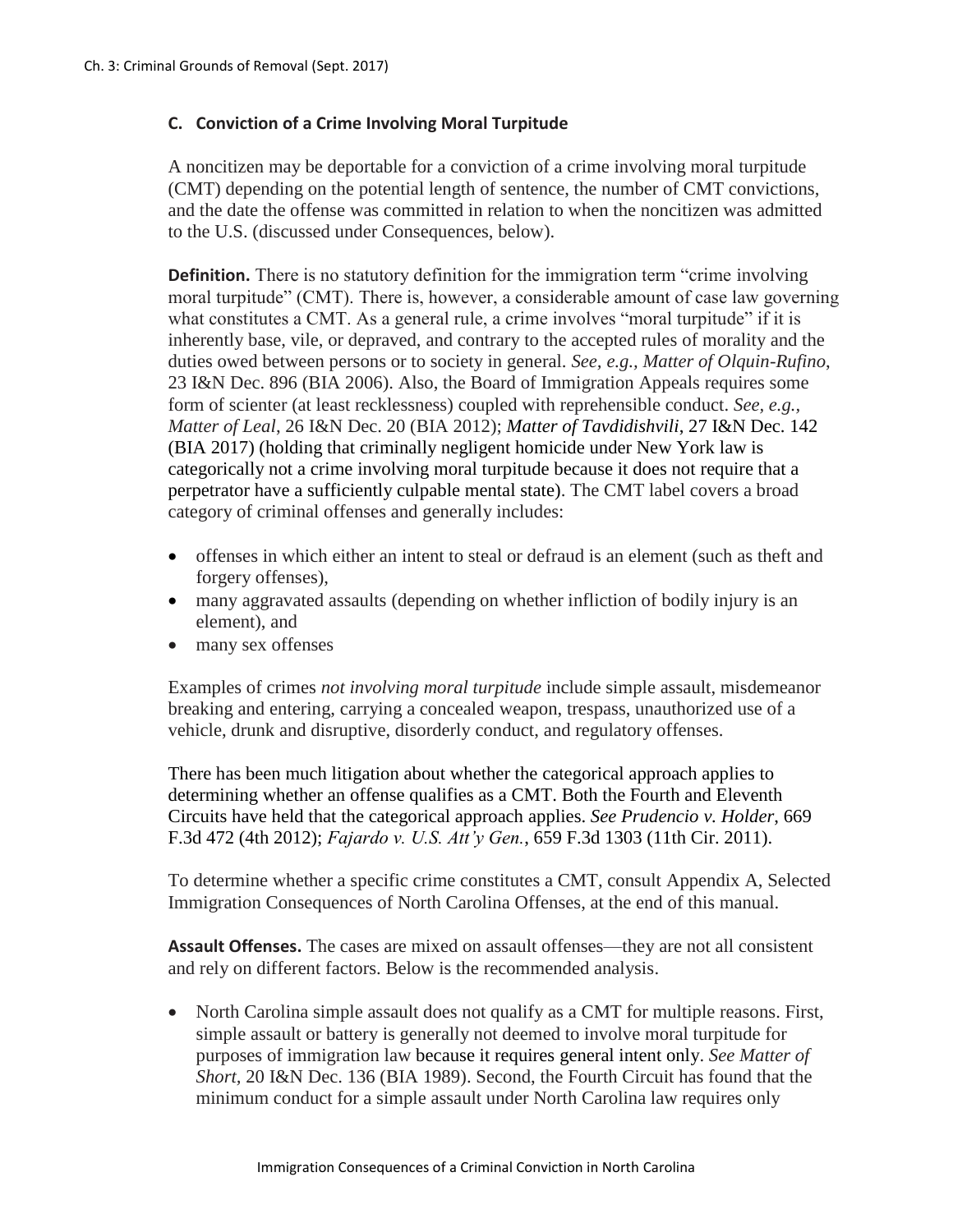culpable negligence. *United States v. Vinson*, 805 F.3d 120, 126 (4th Cir. 2015). This mental state is sufficient for either an assault (essentially, an attempted battery) or a battery (essentially, unlawful physical contact), which are both covered by North Carolina's assault statute. Because culpable negligence does not rise to recklessness, the minimum scienter required for a CMT, North Carolina simple assault does not qualify as a CMT. *See id*. (holding that culpable negligence as defined in North Carolina is a lesser standard of culpability than recklessness, which requires at least "a *conscious* disregard of risk").

 An intentional or knowing assault involving some aggravating dimension that increases the culpability of the offense, such as the offender's use of a deadly weapon or infliction of serious injury on a person whom society views as deserving of special protection, such as children, domestic partners, or peace officers, is a CMT. *See Matter of Sanudo*, 23 I&N Dec. 968 (2006). North Carolina assault with a deadly weapon is possibly a CMT offense for that reason. This rule arguably should not apply to the simple forms of assault on a female, assault on an officer, and assault on a child because under *Vinson*, the minimum conduct under those statutes involves culpable negligence, which does not rise to a CMT. Accordingly, the BIA in an unpublished decision has found that assault on a female does not qualify as a CMT. *See infra* Appendix B, Relevant Immigration Decisions. Moreover, these offenses do not require infliction of bodily injury. Beware, however, that the Eleventh Circuit has held that no requirement of bodily injury is necessary. *See Gelin v. U.S. Atty. Gen.*, 837 F.3d 1236 (11th Cir. 2016) (holding that Florida abuse of an elderly or disabled person is a CMT because of the statutory elements of a vulnerable victim and a knowing or willful mental state). Additionally, an assault on an officer should not qualify as a CMT because the minimum conduct punished can be mere offensive touching, such as spitting at an officer. *See State v. Mylett*, N.C. App.  $\,$ , 799 S.E.2d 419 ( 2017) (upholding conviction for assault on an officer where defendant spat at officer); *Matter of Sanudo*, 23 I&N Dec. 968 (2006) (where minimum conduct punished under statute is battery by offensive touching against a protected class, the offense does not rise to a CMT).

**Impaired Driving Offenses.** A conviction for impaired driving may be a CMT depending on the presence of aggravating or grossly aggravating factors. The Board of Immigration Appeals has held that a simple driving while impaired offense is not a CMT. *See Matter of Torres-Varela*, 23 I&N Dec. 78 (BIA 2001). Further, an offense of driving while impaired with two or more prior convictions for simple driving while impaired under an Arizona statute has been held not to be a CMT. *See id*. In contrast, the BIA has held that a conviction for an aggravated DWI offense containing an element of driving with a revoked license is a CMT. *Matter of Lopez-Meza*, 22 I&N Dec. 1188 (BIA 1999).

Under this case law, an impaired driving conviction under North Carolina law will not constitute a CMT offense if there are no aggravating sentencing factors. An impaired driving conviction with an aggravating sentencing factor of driving with a revoked license is possibly a CMT offense. It is unclear because the case law requires that the driving with a revoked license component be an element of the offense as opposed to a sentencing factor. Under *Apprendi v. New Jersey*, 530 U.S. 466 (2000), aggravating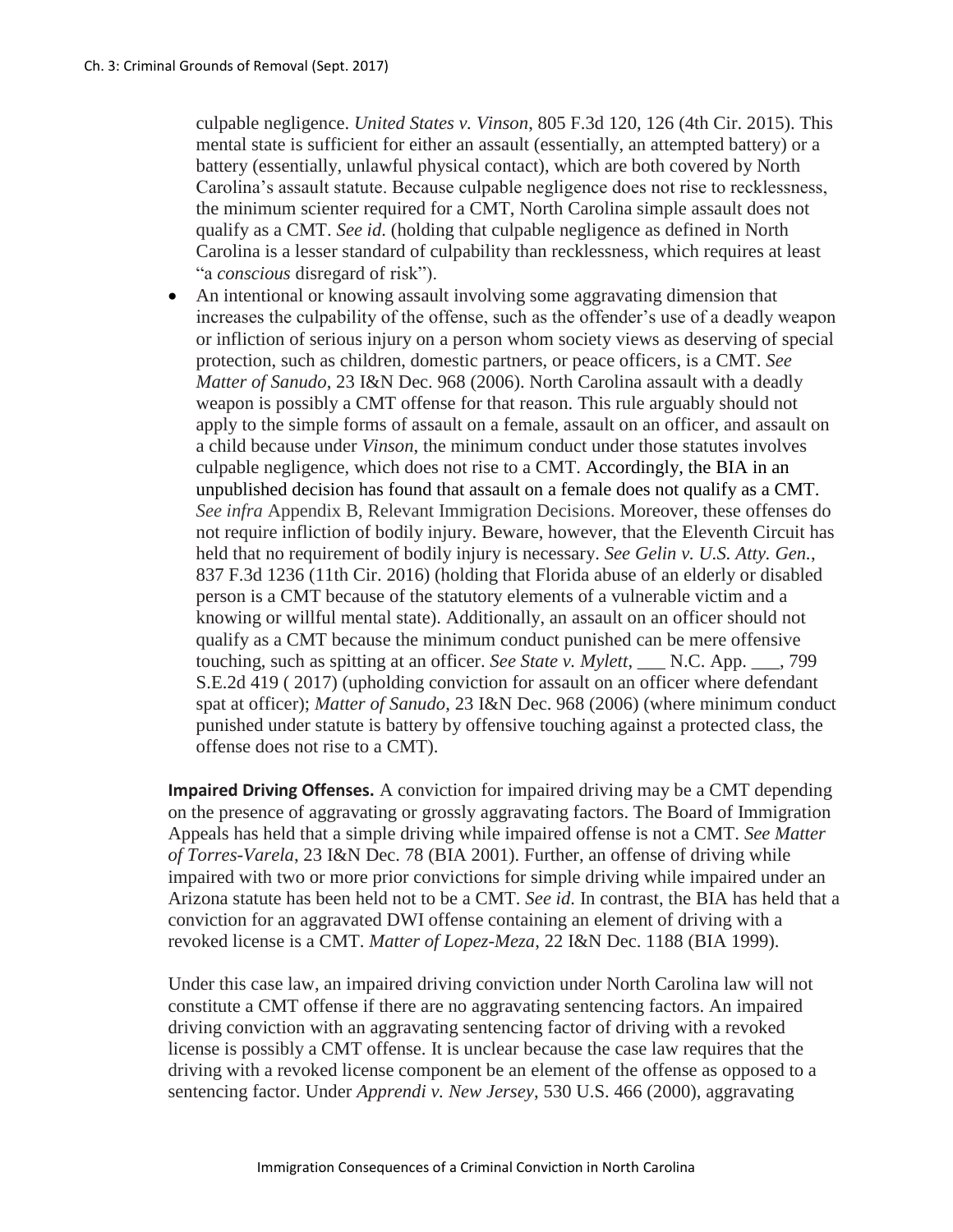factors that increase the penalty for a crime must be proven beyond a reasonable doubt and are considered to be elements of the offense. If viewed as offense elements, some of North Carolina's aggravating sentencing factors may make a DWI conviction a CMT. This manual does not address the impact of other sentencing factors.

**Consequences.** A noncitizen is deportable if convicted of one CMT committed within five years of admission to the U.S. and *punishable* by at least one year in prison. *See* INA  $\S 237(a)(2)(A)(i)$ , 8 U.S.C.  $\S 1227(a)(2)(A)(i)$ . The Fourth Circuit Court of Appeals has held that to determine whether a North Carolina offense is punishable by at least one year in prison for purposes of the federal sentencing guidelines, courts consider the maximum sentence that a defendant could receive in state court based on the defendant's prior record level under North Carolina law. *See United States v. Simmons*, 649 F.3d 237, 240, 249–50 (4th Cir. 2011) (en banc). The North Carolina Justice Reinvestment Act, effective for offenses committed on or after December 1, 2011, introduced a new nine-month period of mandatory post-release supervision (PRS) for Class F through I felonies, the lowest felony classes in North Carolina. *See* G.S. 15A-1368.2(c). As a result, the sentence that "may be imposed" for any North Carolina felony conviction will be greater than a one year sentence. *See United States v. Barlow*, 811 F.3d 133 (4th Cir. 2015).

A noncitizen is also deportable if convicted of two or more CMTs, not arising out of a single scheme of criminal misconduct, committed at any time after admission and regardless of the actual or potential sentence. *See* INA § 237(a)(2)(A)(ii), 8 U.S.C. §  $1227(a)(2)(A)(ii)$ . Two CMTs that arose out of a separate scheme and that are consolidated for judgment or are run concurrently, will likely still be considered separate convictions for immigration purposes and will trigger deportability. Conversely, if a person is convicted of two or more CMTs arising out of a single scheme, the convictions should not trigger deportability.

*Practice Note:* In North Carolina, because misdemeanors are generally not punishable by a year or more of imprisonment, the commission of one misdemeanor CMT will not trigger deportability.

### **D. Conviction of Any Controlled Substance Offense**

**Conviction of Any Controlled Substance Offense.** A noncitizen is deportable for any violation of law "relating to" a controlled substance, whether felony or misdemeanor, except for a single offense of simple possession of 30 grams or less of marijuana (discussed further below). *See* INA § 237(a)(2)(B)(i), 8 U.S.C. § 1227(a)(2)(B)(i).

"Controlled substance" is defined by federal law and refers to substances covered by the federal drug schedules in 21 U.S.C. § 802. At the time of this revised edition, it appears that all of the drugs listed in the North Carolina state drug schedules are covered by the federal drug schedules, with one exception. Schedule III of the N.C. controlled substance schedules regulates chorionic gonadotropin, which steroid users employ to avoid testicular atrophy, a side-effect from steroids. G.S. 90-91(k). This is not a federally controlled substance, so a conviction for such an offense would not come within this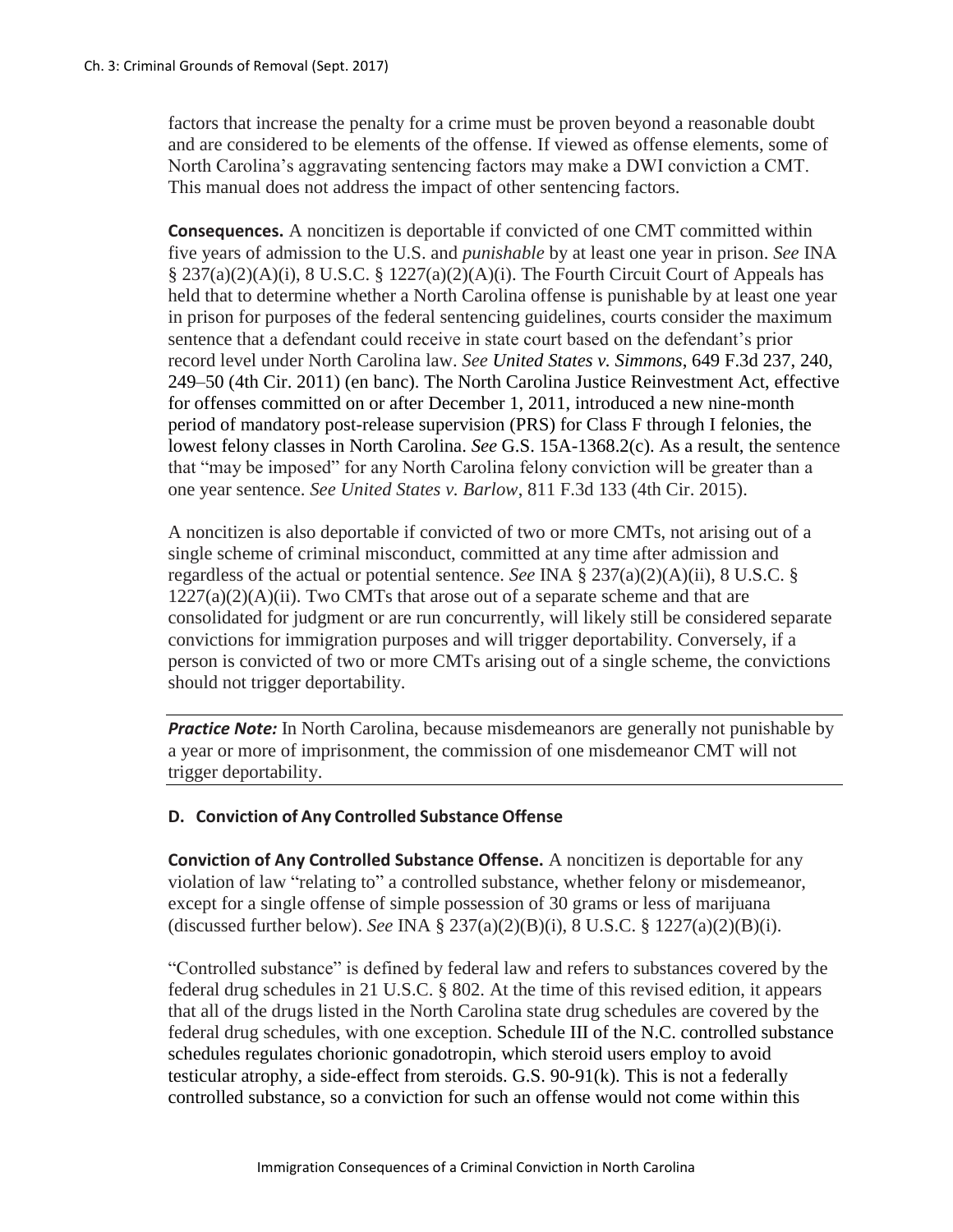ground of removal. The U.S. Supreme Court has held that where the state drug statute is broader than the federal drug statute (by encompassing drugs that are not on the federal list), and the record of conviction does not reveal the identity of the drug involved, the government would not be able to meet its burden of proof to show that the immigrant is deportable for a controlled substance offense. *See Mellouli v. Lynch*, U.S. , 135 S. Ct. 1980 (2015). Thus, if your client pleads guilty to possession of a Schedule III drug and the record of conviction does not reveal the specific drug, there is a strong argument that your client is not deportable for a controlled substance offense under *Mellouli*. However, if the charging document names a controlled substance other than chorionic gonadotropin, the client will be deportable.

**Conviction of Drug Paraphernalia.** The government will likely argue that a conviction for drug paraphernalia is a controlled substance offense, but that may not be so.

In *Mellouli*, the Supreme Court held that a drug paraphernalia conviction is only a deportable controlled substance offense where a federally controlled drug is an element of the offense. Thus, a conviction for paraphernalia related to an unnamed Schedule III drug should not be a deportable offense, and for that reason defenders may want to negotiate such language where appropriate.

Additionally, there is an argument that no North Carolina conviction for drug paraphernalia is a deportable offense. Under *United States v. Mathis*, U.S. , 136 S. Ct. 2243 (2016), the identity of the controlled substance is arguably not an *element* of the North Carolina paraphernalia statute (except when the paraphernalia involves marijuana under G.S. 90-113.22A). Because the state schedules are broader than the federal ones (because North Carolina's covers chorionic gonadotropin), a state paraphernalia conviction is arguably never a controlled substance offense. *See supra* § 3.3A, Categorical Approach and Variations.

**Exception for Possession of Small Amount of Marijuana.** A noncitizen is not deportable if she or he has been convicted of only "a single offense involving possession for one's own use of thirty grams or less of marijuana." 8 U.S.C.  $\frac{1227(a)(2)(B)(i)}{B(2)}$ , INA  $\frac{8}{12}$  $237(a)(2)(B)(i)$ . A North Carolina possession conviction for less than 30 grams of marijuana will fall within this exception if the noncitizen has no prior drug convictions. In *Matter of Davey*, 26 I&N Dec. 37, 39 (BIA 2012), the Board of Immigration Appeals held that the immigration court is *not* limited to the elements of the offense and to the record of conviction; instead, the 30 grams exception calls for a circumstance-specific inquiry into the noncitizen's actual conduct. Thus, to meet its burden of proof, the government can look to court documents outside of the record of conviction to establish that more than 30 grams of marijuana was in fact involved. *See supra* § 3.3A, Categorical Approach and Variations.

**Exception for Possession of Drug Paraphernalia Related to a Small Amount of Marijuana.** The Board in *Davey* also found that the 30 grams exception would cover the possession of drug paraphernalia where the paraphernalia was merely an adjunct to the noncitizen's simple possession or use of 30 grams or less of marijuana. *Id.* at 40–41.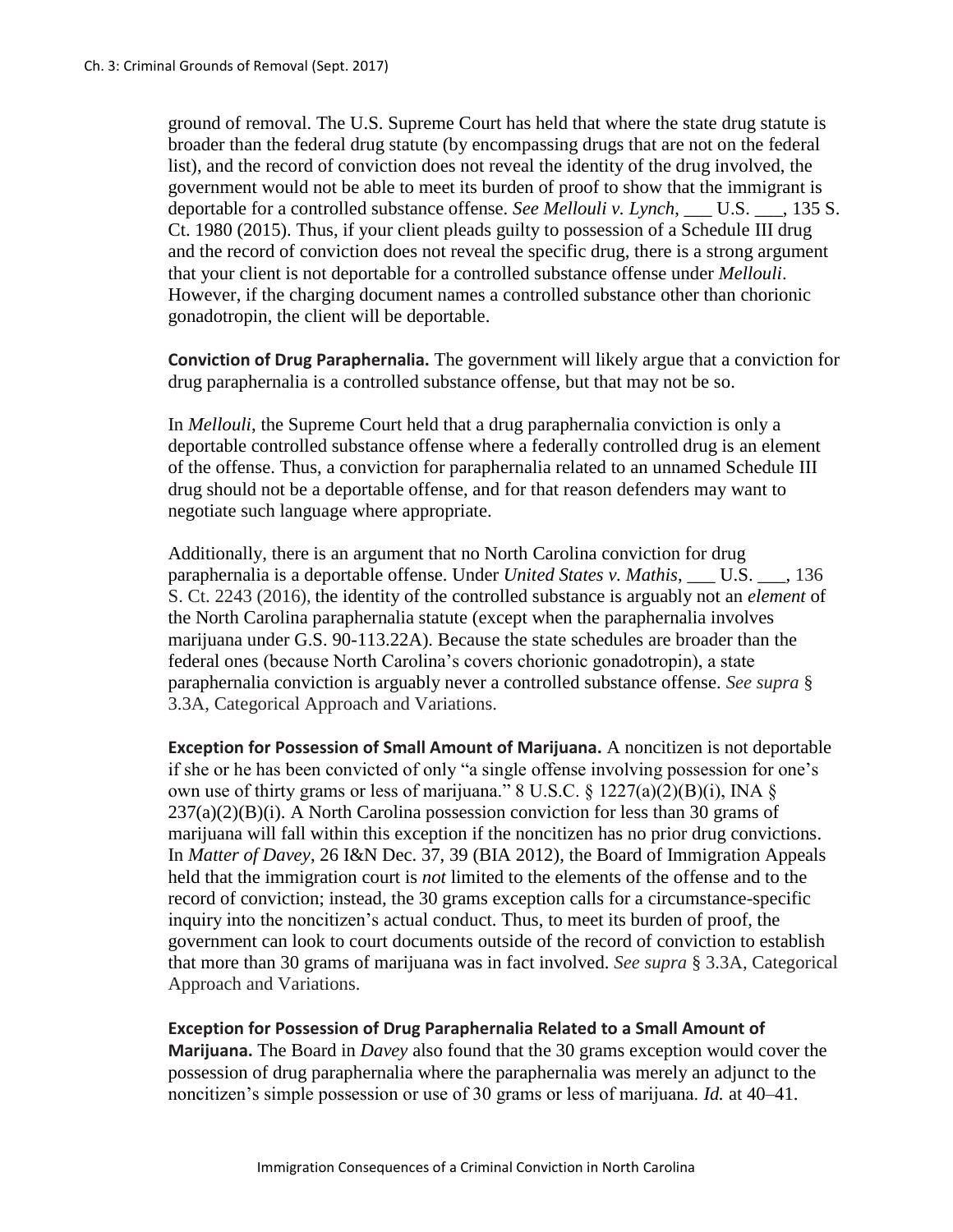Thus, a client who pleads guilty to marijuana paraphernalia related to less than 30 grams of marijuana should not be deportable (assuming she has no other drug convictions). In 2014, North Carolina enacted a separate statute on marijuana drug paraphernalia, G.S. 90-113.22A. If a defendant violates that statute in a case involving 30 grams or less of marijuana, defenders should ensure that the record reflects that fact.

**Practice Note:** A conviction for a Class 3 misdemeanor possession of marijuana should not make a noncitizen with no prior drug convictions deportable under the 30 grams or less exception discussed above. A conviction for a Class 1 misdemeanor possession of marijuana also should not make a noncitizen deportable, unless the record of conviction or other documents, like the lab report, establish possession of more than 30 grams of marijuana. Consequently, if your client is charged with a Class 1 misdemeanor involving possession of marijuana, you should document in the record that the amount involved was 30 grams or less.

**Drug Abuse or Addiction.** A noncitizen is also deportable if he or she is or has been a drug abuser or addict at any time after being admitted to the U.S. *See* INA §  $237(a)(2)(B)(ii)$ , 8 U.S.C. § 1227(a)(2)(B)(ii). This ground of deportability does not require a conviction. Drug abuse or addiction is determined in accordance with U.S. Department of Health and Human Services regulations. *See* INA § 212(a)(1)(A)(iv), 8 U.S.C. § 1182(a)(1)(A)(iv). Drug abuse is broadly defined as "current substance use disorder or substance-induced disorder, mild, as defined in the most recent edition of the Diagnostic and Statistical Manual for Mental Disorders (DSM) as published by the American Psychiatric Association, or by another authoritative source as determined by the Director of Centers for Disease Control and Prevention, of a substance listed in Section 202 of the Controlled Substances Act." 42 C.F.R. § 34.2(h). This ground generally requires a medical determination and should not be triggered by a mere admission by the defendant.

### **E.** Conviction of a Firearm or Destructive Device Offense

A noncitizen is deportable for a single conviction of purchasing, selling, offering for sale, exchanging, using, owning, possessing, or carrying in violation of any law, whether felony or misdemeanor, a firearm or destructive device (including part or accessory) as defined in 18 U.S.C. § 921(a). *See* INA § 237(a)(2)(C), 8 U.S.C. § 1227(a)(2)(C). The federal definition of firearm includes explosive-powered firearms and destructive devices (as defined in 18 U.S.C.  $\S$  921(a)(4)). The federal definition does not cover air-powered weapons like BB or pellet guns. There is also a federal exception for antique firearms. *See* 18 U.S.C. § 921(a)(3).

There is not a single definition of firearm under the North Carolina criminal law statutes. Some of the firearm definitions may be broader than the federal law, while others seem to match. For example, with regard to carrying a concealed pistol or gun under G.S. 14- 269(a1), neither the statute nor the pattern jury instructions define "pistol" or "gun." Case law suggests that a gun or pistol must be a "firearm," *see, e.g., State v. Best*, 214 N.C. App. 39 (2011), which other North Carolina statutes have defined as a weapon that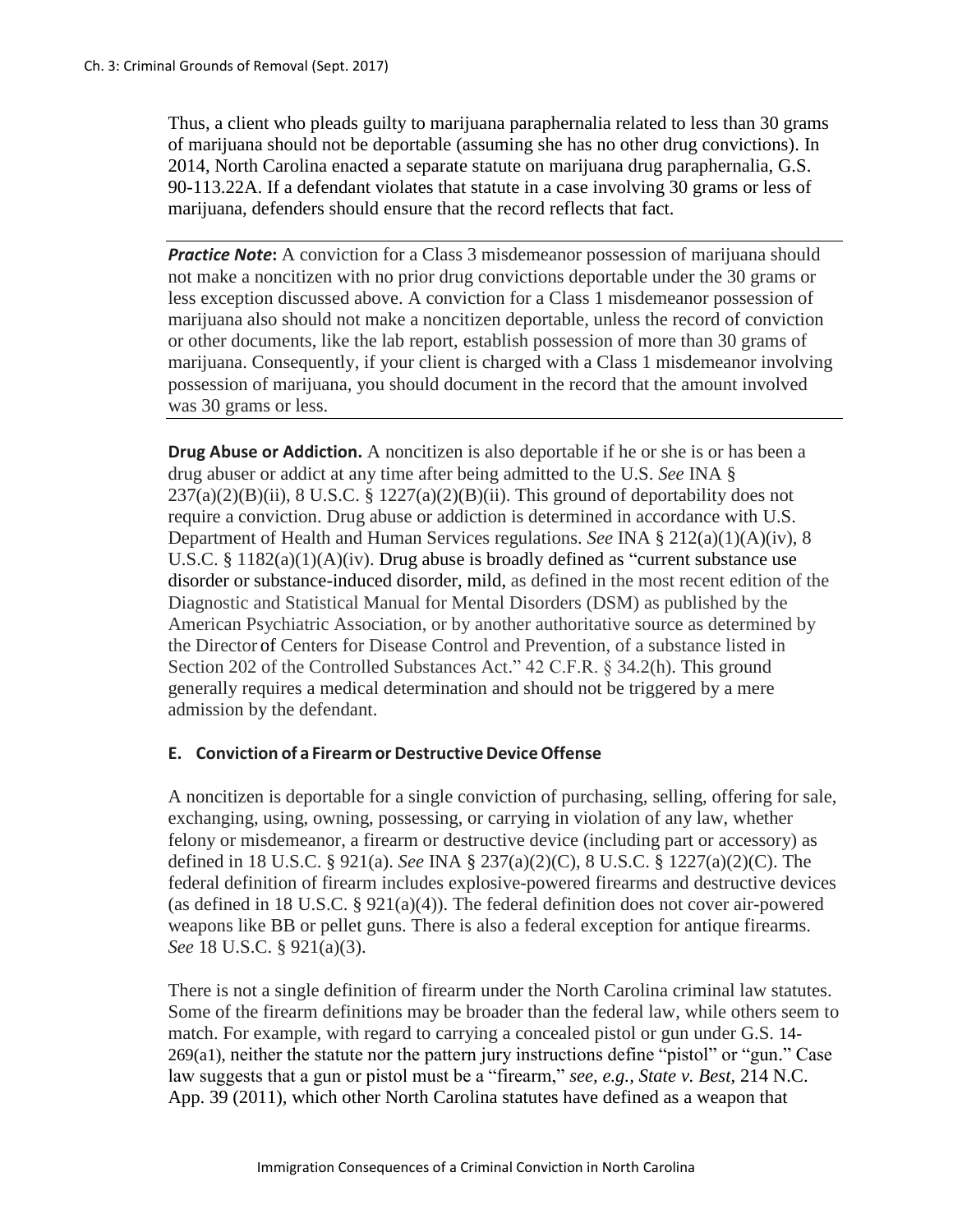"expels a projectile by action of an explosion." Because there is no exception for an antique firearm as under federal law, there is an argument that this state offense is broader than the federal firearm ground of removal. *See Moncrieffe v. Holder*, 569 U.S. 184, 133 S. Ct. 1678, 1693 (2013); *see also supra* § 3.3A, Categorical Approach and Variations.

Where the use of a firearm (as defined in the federal statute) is an element of a crime, the conviction will be considered a firearm offense. *See, e.g*., *Matter of P-F-*, 20 I&N Dec. 661 (BIA 1993) (holding that convictions for first-degree armed burglary and robbery with a firearm under Florida statute constituted a firearm conviction where the use of firearm was an essential element of the crime). A conviction under a divisible statute (where the elements define both firearms offenses and non-firearms offenses) is not a deportable offense unless the record of conviction establishes that the conviction was under the firearms subsection. *See Matter of Pichardo-Sufren*, 21 I&N Dec. 330 (BIA 1996); *Matter of Teixeira*, 21 I&N Dec. 316 (BIA 1996); *Matter of Madrigal-Calvo*, 21 I&N Dec. 323 (BIA 1996); *see also supra* § 3.3A, Categorical Approach and Variations.

*Practice Note:* If your client is convicted of an offense where a weapon is an element of the offense, and the record of conviction does not establish that the weapon involved was a firearm, he or she should not be deportable for a firearm offense.

Federal law also criminalizes the possession of a firearm by noncitizens unlawfully present in the U.S. and by certain nonimmigrant visa holders. *See* 18 U.S.C. § 922(g)(5). Noncitizens in North Carolina have been federally prosecuted for this offense.

## **F. Conviction of a Crime of DomesticViolence,Stalking,ChildAbuse,ChildNeglect,or Child Abandonment, or a Violation of a Protective Order**

A noncitizen is deportable if convicted of a crime of domestic violence, stalking, child abuse, child neglect, or child abandonment, whether felony or misdemeanor. *See* INA § 237(a)(2)(E) (i), 8 U.S.C. § 1227(a)(2)(E)(i).

These grounds of deportability only apply to convictions or violations occurring after September 30, 1996. *See* Section 350(b) of the Illegal Immigration Reform and Immigrant Responsibility Act of 1996, Pub. L. 104-208, Division C, 110 Stat. 3009-546.

**Crime of Domestic Violence.** A crime of domestic violence has two main requirements. First, the offense must be a crime of violence as defined in 18 U.S.C. § 16. The definition of crime of violence for a crime of domestic violence is the same as for aggravated felonies, discussed *supra* in § 3.4B, Specific Types of Aggravated Felonies. However, there is *not* a requirement of a one-year sentence here. Second, the offense must be against a current or former spouse, co-parent of a child, a person with whom the defendant is or has cohabited as a spouse, any other individual similarly situated to a spouse, or other individual protected under federal, state, tribal, or local domestic or family violence laws. *See* INA § 237(a)(2)(E)(i), 8 U.S.C. § 1227(a)(2)(E)(i).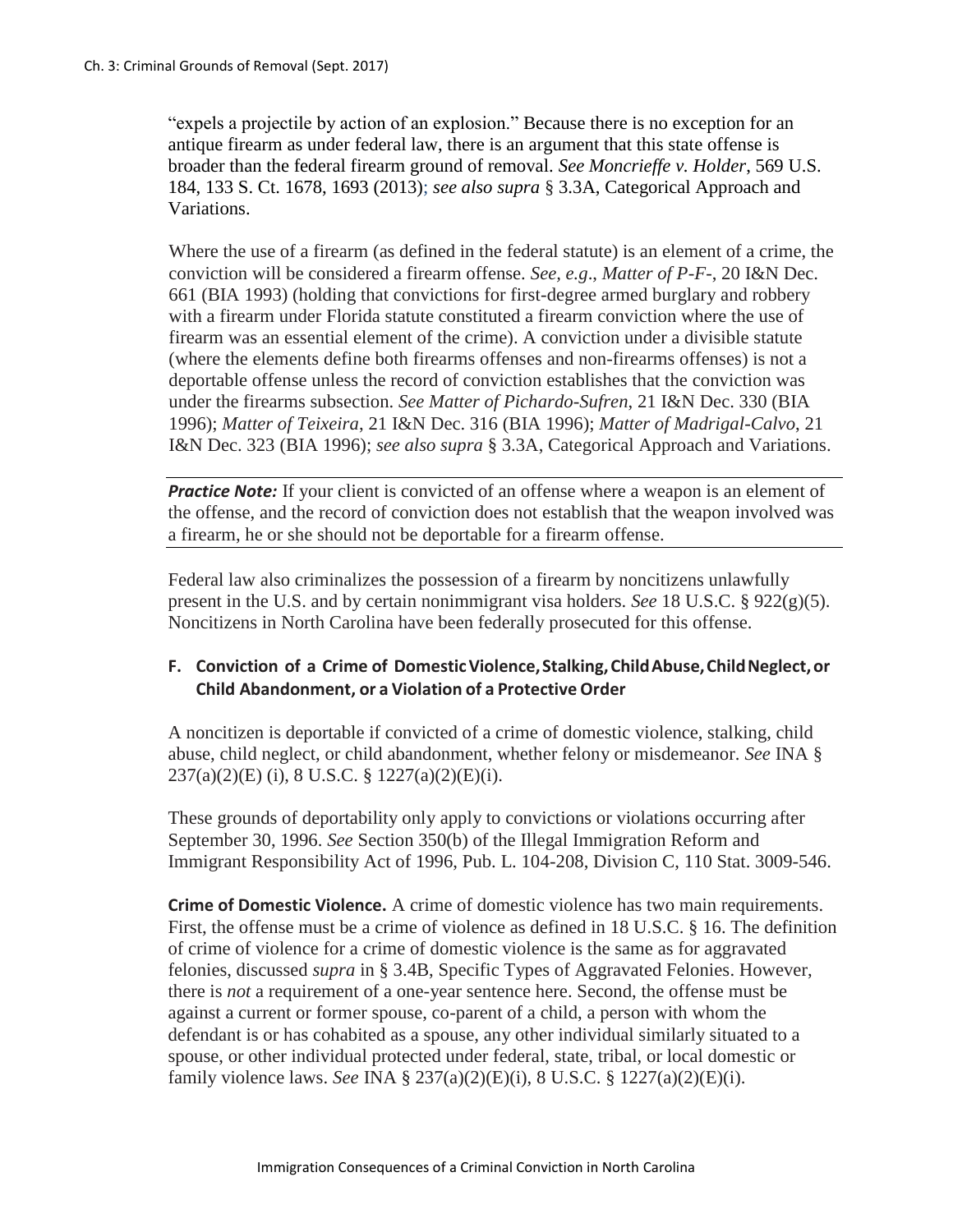The Fourth Circuit has found that the North Carolina offense of assault on a female is *not*  a crime of domestic violence for purposes of 18 U.S.C. § 922(g)(9). *See United States v. Vinson*, 805 F.3d 120 (4th Cir. 2015). Section  $922(g)(9)$  is a federal criminal statute that prohibits anyone who has previously been "convicted . . . of a misdemeanor crime of domestic violence" from possessing firearms or ammunition. It has a broader definition of force than 18 U.S.C. § 16. If an offense is not a crime of domestic violence for purposes of 18 U.S.C. § 922(g)(9), then it cannot be a crime of violence under the narrower definition of 18 U.S.C. § 16. *Cf. United States. v. Castleman*, \_\_\_ U.S. \_\_\_, 134 S. Ct. 1405, 1411 n.4 (2014) (finding "misdemeanor crime of domestic violence" under 18 U.S.C. § 922(g)(9) to have a more expansive definition than crimes of violence under 18 U.S.C. § 16, which denotes "active and violent force"). The Board of Immigration Appeals in an unpublished case has found that assault on a female is not a crime of domestic violence for immigration purposes. *See infra* Appendix B, Relevant Immigration Decisions.

While the categorical approach applies to "crime of violence," the fact-based circumstance-specific approach applies to the requirement of a domestic relationship. *See Hernandez-Zavala v. Lynch*, 806 F.3d 259 (4th Cir. 2015); *see also Matter of Estrada*, 26 I&N Dec. 749 (BIA 2016). Thus, the relationship between the offender and the victim need not be an element of the crime of conviction. Moreover, the immigration court will be permitted to look to documents beyond the record of conviction, such as sentencing and pre-sentence documents, to determine whether the victim was a protected party. *See supra* § 3.3A, Categorical Approach and Variations.

**Crime of Child Abuse.** The Board of Immigration Appeals treats "child abuse, child neglect, or child abandonment" as a "unitary concept," not as three different categories of offenses. *See Matter of Soram*, 25 I&N Dec. 378, 381 (BIA 2010). The immigration statute does not define this child abuse concept, but the BIA has interpreted it broadly to include "any offense involving an intentional, knowing, reckless, or criminally negligent act or omission that constitutes maltreatment of a child or that impairs a child's physical or mental well-being, including sexual abuse or exploitation." *Matter of Velazquez-Herrera*, 24 I&N Dec. 503, 512 (BIA 2008). The BIA defines "child" as anyone under age 18 and does not require that the offender be a parent or guardian caring for the child. *Id*.

In *Matter of Soram*, 25 I&N Dec. 378 (BIA 2010), the Board held that no proof of actual harm or injury to the child is required. *Id.*; *see also Matter of Mendoza Osorio*, 26 I&N Dec. 703 (BIA 2016). As a result, whether a child abuse offense involves an omission or negligent conduct, this definition would appear to apply without proof of actual harm. *But see Ibarra v. Holder*, 736 F.3d 903, 915-16 (10th Cir. 2013) (rejecting the BIA's broad interpretation and finding that child abuse ground of removal does not encompass criminally negligent conduct with no resulting injury to a child).

The categorical approach still applies here. *See Matter of Velazquez-Herrera*, 24 I&N Dec. 503, 513. Therefore, convictions for offenses that do *not* contain as an element "minor" or "child" should not come within this ground of removal.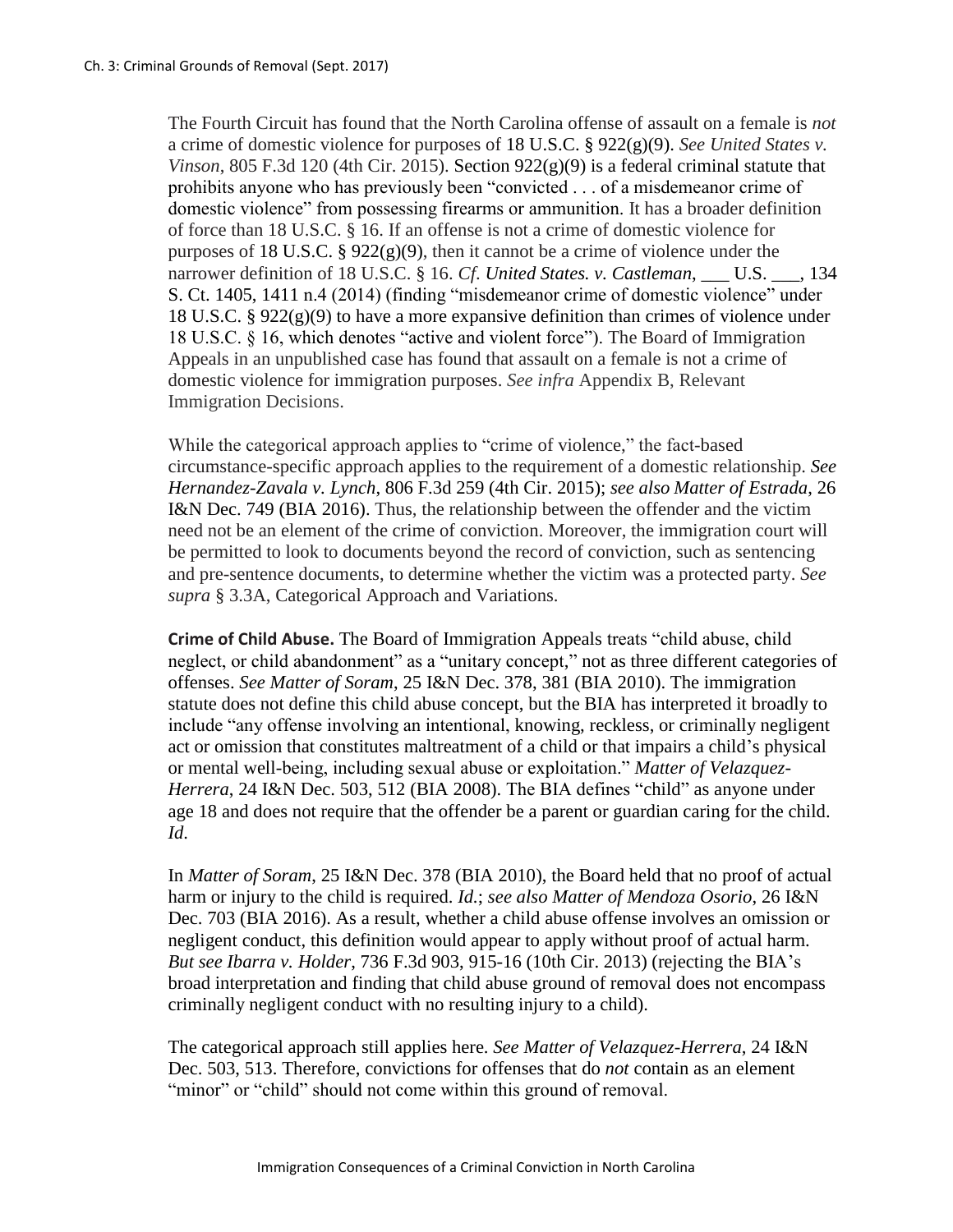**Violation of a Protective Order.** A noncitizen is also deportable if enjoined by a protective order to prevent acts of domestic violence and found by a civil *or* criminal court to have violated the portion of a protective order that protects against credible threats of violence, repeated harassment, or bodily injury. *See* INA § 237(a)(2)(E)(ii), 8 U.S.C. § 1227(a)(2)(E)(ii). The Board of Immigration Appeals has found that violation of a no-contact order falls within this ground of removal because the purpose of a no-contact order is to protect "against credible threats of violence, repeated harassment, or bodily injury" within the meaning of INA § 237(a)(2)(E)(ii). *See Matter of Strydom*, 25 I&N Dec. 507 (BIA 2011). However, a violation of an order requiring attendance at and payment for a counseling program or requiring the payment of costs for supervision during parenting time is *not* covered by the removal provision. *Id.* at 511.

In North Carolina, for protective order purposes, domestic violence is broadly defined to include persons of the opposite sex who have lived together, parents and children, grandparents and grandchildren, current or former household members, and persons involved in non-cohabitating romantic relationships. *See* G.S. 50B-1(b). A violation of such a no-contact protective order is a deportable offense.

*Practice Note:* Under certain circumstances, the grounds of deportability for a crime of domestic violence, stalking, and violation of a protective order may be waived by immigration authorities when the defendant has been battered or subjected to extreme cruelty and is not and was not the primary perpetrator of violence in the relationship. *See*  INA  $\S 237(a)(7)$ , 8 U.S.C.  $\S 1227(a)(7)$ . If these circumstances seem to apply to your client, any documentation in court that the particular incident was part of a larger pattern of abuse against your client may be helpful to your client in future immigration proceedings.

### **G. Chart of Principal Deportable Offenses**

The following chart lists the principal categories of deportable offenses. It does not include some miscellaneous grounds involving infrequently charged federal crimes, which are generally not of concern to state law practitioners. An interested reader can find the complete list of the criminal grounds of deportability at INA § 237(a)(2), 8 U.S.C. § 1227(a)(2). There is also a growing list of security-related grounds of deportability and inadmissibility linked to criminal activity. This is a complicated and developing area of immigration law and covers alleged acts of terrorism, which a state law practitioner is unlikely to encounter. *See* INA § 237(a)(4), 8 U.S.C. § 1227(a)(4); INA § 212(a)(3), 8 U.S.C. § 1182(a)(3).

Keep in mind that one offense can be classified under multiple categories of deportability. For example, a conviction of assault with a deadly weapon with intent to kill against a spouse may be an aggravated felony, crime involving moral turpitude, and crime of domestic violence.